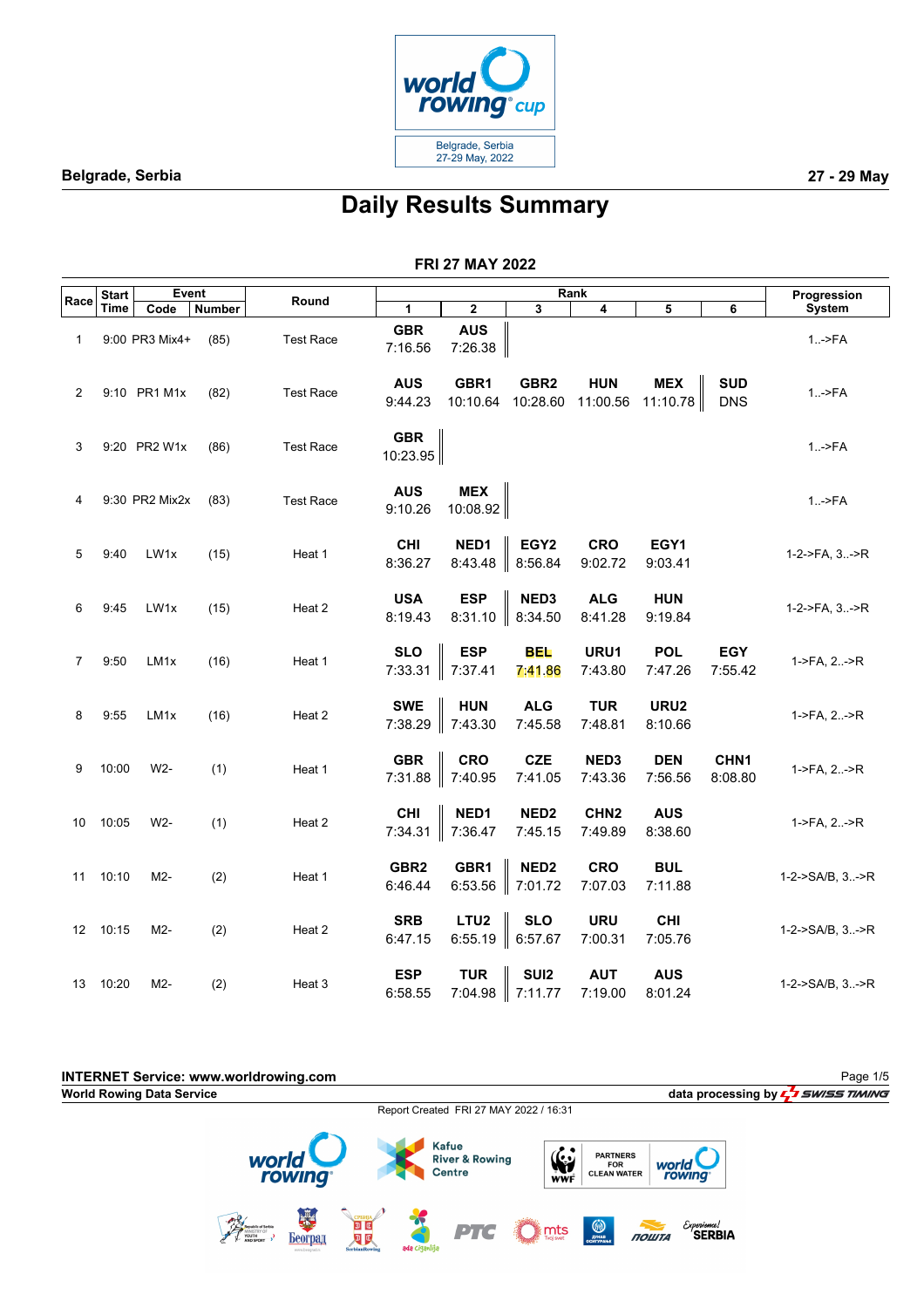

# **Daily Results Summary**

|      | <b>Start</b> |                  | Event         |                  |                             |                             |                             | Rank                        |                       |                             | Progression             |
|------|--------------|------------------|---------------|------------------|-----------------------------|-----------------------------|-----------------------------|-----------------------------|-----------------------|-----------------------------|-------------------------|
| Race | Time         | Code             | <b>Number</b> | Round            | $\mathbf{1}$                | $\mathbf 2$                 | 3                           | 4                           | 5                     | 6                           | <b>System</b>           |
| 14   | 10:25        | M2-              | (2)           | Heat 4           | NED1<br>6:56.15             | GBR <sub>3</sub><br>7:06.33 | LTU1<br>7:14.27             | SUI1<br>7:19.09             | <b>HUN</b><br>7:24.59 |                             | 1-2->SA/B, 3->R         |
| 15   | 10:30        | W2x              | (3)           | Heat 1           | GBR1<br>7:15.13             | NED1<br>7:18.66             | LTU<br>7:27.88              | <b>CHN</b><br>7:36.60       | <b>HUN</b><br>7:40.56 |                             | 1-2->FA, 3->R           |
| 16   | 10:35        | W <sub>2</sub> x | (3)           | Heat 2           | GBR <sub>2</sub><br>7:21.79 | NED <sub>2</sub><br>7:24.69 | NED3<br>7:31.25             | <b>GRE</b><br>7:33.34       | <b>POL</b><br>7:42.03 |                             | 1-2->FA, 3->R           |
| 17   | 10:40        | M2x              | (4)           | Heat 1           | <b>POL</b><br>6:32.42       | LTU1<br>6:37.67             | <b>CZE</b><br>6:45.31       | CHN1<br>6:47.09             | <b>EGY</b><br>6:52.71 | GRE2<br>6:57.00             | 1-2->SA/B, 3->R         |
| 18   | 10:45        | M2x              | (4)           | Heat 2           | CRO1<br>6:39.82             | NED <sub>2</sub><br>6:43.49 | <b>BEL</b><br>6:55.64       | HUN2<br>6:58.19             | <b>ITA</b><br>7:03.51 | <b>UZB</b><br>7:11.48       | 1-2->SA/B, 3->R         |
| 19   | 10:50        | M2x              | (4)           | Heat 3           | <b>ESP</b><br>6:42.17       | <b>GBR</b><br>6:43.44       | NED1<br>6:43.90             | <b>UKR</b><br>7:13.67       | GRE1<br>7:18.36       | <b>SWE</b><br>7:31.30       | $1-2$ ->SA/B, $3. -$ >R |
| 20   | 11:10        | W4-              | (5)           | <b>Test Race</b> | <b>GBR</b><br>6:50.51       | <b>DEN</b><br>6:54.47       | CHN <sub>1</sub><br>6:56.89 | CHN <sub>2</sub><br>7:03.17 | <b>ESP</b><br>7:05.94 | <b>POL</b><br>7:08.60       | $1.-$ >FA               |
| 21   | 11:15        | M4-              | (6)           | Heat 1           | NED3<br>6:19.77             | <b>POL</b><br>6:22.30       | <b>AUT</b><br>6:23.47       | CZE<br>6:28.39              | CHN1<br>6:38.94       |                             | 1-3->SA/B, 4->R         |
|      | 22 11:20     | M4-              | (6)           | Heat 2           | CHN <sub>2</sub><br>6:14.23 | NED1<br>6:16.75             | <b>UKR</b><br>6:18.86       | IND1<br>6:20.53             | NED4<br>6:39.49       |                             | 1-3->SA/B, 4->R         |
| 23   | 11:25        | M4-              | (6)           | Heat 3           | <b>GBR</b><br>6:09.47       | NED <sub>2</sub><br>6:10.72 | <b>DEN</b><br>6:24.47       | IND <sub>2</sub><br>6:32.05 |                       |                             | 1-3->SA/B, 4->R         |
| 24   | 11:30        | W <sub>1</sub> x | (7)           | Heat 1           | <b>GBR</b><br>7:51.43       | <b>SRB</b><br>7:59.05       | LTU<br>8:02.63              | <b>ESP</b><br>8:08.16       | NED3<br>8:24.37       | EGY <sub>2</sub><br>8:52.27 | 1->SA/B, 2->R           |
| 25   | 11:35        | W <sub>1</sub> x | (7)           | Heat 2           | CHN1<br>7:46.79             | NED <sub>2</sub><br>7:48.74 | CZE1<br>8:02.22             | <b>TUR</b><br>8:04.76       | <b>TPE</b><br>8:31.39 | EGY1<br>8:44.27             | 1->SA/B, 2->R           |
| 26   | 11:40        | W <sub>1</sub> x | (7)           | Heat 3           | NED1<br>7:49.75             | <b>AUT</b><br>8:03.65       | <b>BUL</b><br>8:06.69       | CHN4<br>8:11.70             | <b>SLO</b><br>8:18.42 |                             | 1->SA/B, 2->R           |

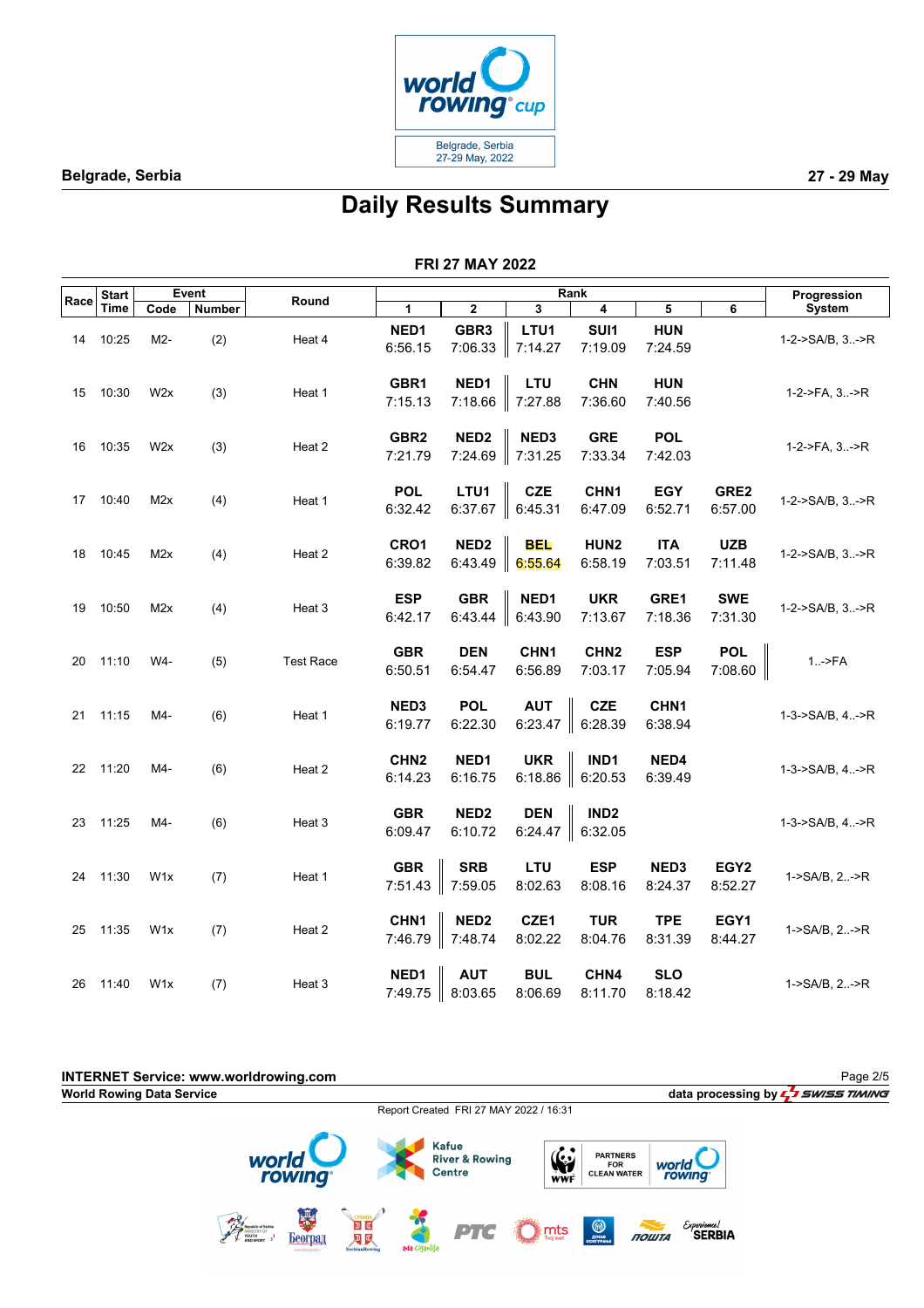

# **Daily Results Summary**

|      | <b>Start</b> |                   | Event         |                  |                             |                             |                             | Rank                                |                             |                       | Progression           |
|------|--------------|-------------------|---------------|------------------|-----------------------------|-----------------------------|-----------------------------|-------------------------------------|-----------------------------|-----------------------|-----------------------|
| Race | Time         | Code              | <b>Number</b> | Round            | 1                           | 2                           | 3                           | 4                                   | 5                           | 6                     | System                |
| 27   | 11:45        | W <sub>1</sub> x  | (7)           | Heat 4           | CHN <sub>2</sub><br>8:01.99 | CZE <sub>2</sub><br>8:18.27 | <b>SWE</b><br>8:23.86       | CHN <sub>3</sub><br>8:28.39         | SUI<br>8:29.94              |                       | 1->SA/B, 2->R         |
| 28   | 11:50        | M <sub>1</sub> x  | (8)           | Heat 1           | <b>DEN</b><br>7:32.51       | SRB <sub>2</sub><br>7:36.33 | <b>PAR</b><br>7:42.32       | HUN1<br>7:47.07                     | <b>CHN</b><br>7:51.81       |                       | 1-4->Q, 5->Q or out   |
| 29   | 11:55        | M <sub>1</sub> x  | (8)           | Heat 2           | <b>GER</b><br>7:26.44       | <b>MON</b><br>7:27.78       | SRB3<br>7:32.39             | <b>IND</b><br>7:36.98               |                             |                       | 1-3->Q, 4->Q or out   |
| 30   | 12:00        | M <sub>1</sub> x  | (8)           | Heat 3           | GBR1<br>7:31.62             | <b>BUL1</b><br>7:33.55      | <b>SWE</b><br>7:52.97       | <b>EGY</b><br>7:57.67               |                             |                       | 1-3->Q, 4->Q or out   |
| 31   | 12:05        | M <sub>1</sub> x  | (8)           | Heat 4           | <b>POL</b><br>7:29.78       | <b>ISR</b><br>7:33.56       | BUL3<br>7:36.01             | <b>BUL4</b><br>7:38.22              |                             |                       | 1-3->Q, 4->Q or out   |
| 32   | 12:10        | M <sub>1</sub> x  | (8)           | Heat 5           | GBR <sub>2</sub><br>7:17.46 | <b>ESP</b><br>7:22.28       | <b>UZB</b><br>7:25.25       | <b>BUL2</b><br>7:32.37              |                             |                       | 1-3->Q, 4->Q or out   |
| 33   | 12:15        | M <sub>1</sub> x  | (8)           | Heat 6           | <b>NED</b><br>7:20.23       | <b>SLO</b><br>7:24.81       | GBR <sub>3</sub><br>7:26.02 | HUN <sub>2</sub><br>7:28.73         |                             |                       | 1-3->Q, 4->Q or out   |
| 34   | 12:20        | LW <sub>2x</sub>  | (9)           | Heat 1           | CHN1<br>7:16.35             | POL <sub>1</sub><br>7:22.70 | <b>GRE</b><br>7:25.72       | <b>DEN</b><br>7:27.25               | <b>ESP</b><br>7:28.29       | SUI<br>7:33.12        | 1->FA, 2->R           |
| 35   | 12:25        | LW <sub>2x</sub>  | (9)           | Heat 2           | <b>GBR</b><br>7:13.80       | CHN <sub>2</sub><br>7:23.31 | <b>CZE</b><br>7:25.27       | POL <sub>2</sub><br>7:26.90         | CHN <sub>3</sub><br>7:27.77 | <b>AUT</b><br>7:30.91 | $1-PFA, 2. -PR$       |
| 36   | 12:30        | LM <sub>2</sub> x | (10)          | Heat 1           | <b>UKR</b><br>6:35.09       | <b>BEL</b><br>6:43.82       | AUT1                        | IND <sub>2</sub><br>6:46.82 6:55.88 | AUT2<br>7:16.87             |                       | 1-3->SA/B, 4->R       |
| 37   | 12:35        | LM <sub>2</sub> x | (10)          | Heat 2           | SUI<br>6:30.96              | <b>POL</b><br>6:34.61       | <b>ESP</b><br>6:38.86       | <b>UZB</b><br>$\ $ 6:49.78          | <b>DEN</b><br>7:03.63       |                       | $1-3$ ->SA/B, $4$ ->R |
| 38   | 12:40        | LM <sub>2</sub> x | (10)          | Heat 3           | <b>CZE</b><br>6:43.28       | IND1<br>6:46.52             | <b>CHI</b>                  | EGY1<br>6:46.88 $\parallel$ 7:03.86 | EGY <sub>2</sub><br>7:12.88 |                       | 1-3->SA/B, 4->R       |
| 39   | 12:45        | W4x               | (11)          | <b>Test Race</b> | <b>NED</b><br>6:25.85       | <b>CHN</b><br>6:26.67       | <b>UKR</b><br>6:26.96       | SUI<br>6:28.73                      | <b>GBR</b><br>6:32.74       | <b>POL</b><br>6:34.90 | $1.   FA$             |

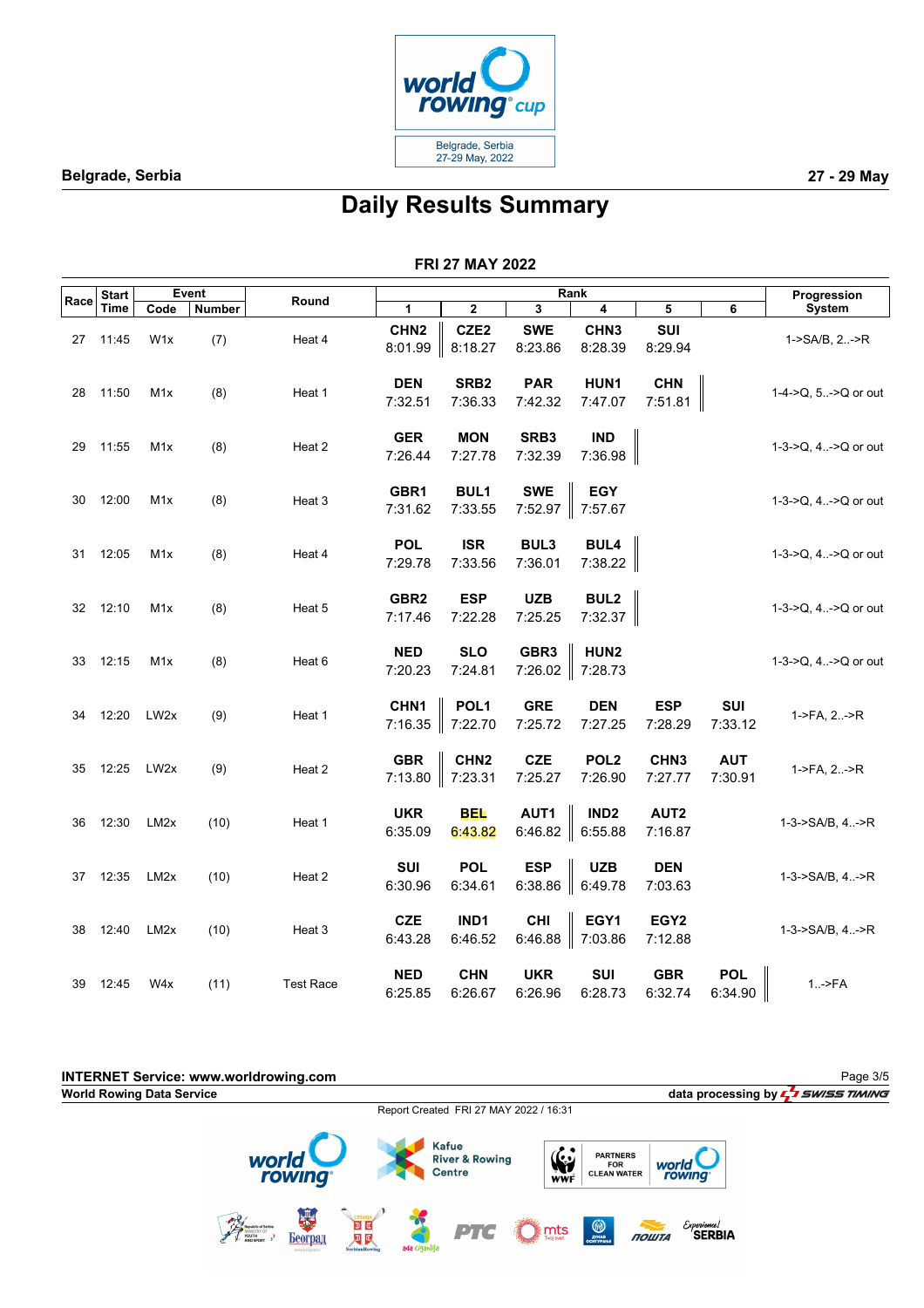

# **Daily Results Summary**

|      | <b>Start</b> |                  | <b>Event</b>  |                  |                             |                             |                             | Rank                        |                             |                             | Progression                       |
|------|--------------|------------------|---------------|------------------|-----------------------------|-----------------------------|-----------------------------|-----------------------------|-----------------------------|-----------------------------|-----------------------------------|
| Race | Time         | Code             | <b>Number</b> | Round            | 1                           | 2                           | 3                           | 4                           | 5                           | 6                           | System                            |
| 40   | 12:50        | M4x              | (12)          | Heat 1           | CHN1<br>5:54.83             | <b>UKR</b><br>5:57.05       | <b>POL</b><br>6:00.90       | <b>CZE</b><br>6:08.11       | <b>IND</b><br>6:10.64       |                             | 1-2->FA, 3->R                     |
| 41   | 12:55        | M4x              | (12)          | Heat 2           | <b>NED</b><br>5:54.52       | LTU<br>5:55.78              | <b>SUI</b><br>5:57.92       | <b>GBR</b><br>6:00.98       | <b>BEL</b><br>6:01.39       |                             | $1-2-5FA$ , $3. -5R$              |
| 42   | 13:00        | $W8+$            | (13)          | <b>Test Race</b> | CHN <sub>2</sub><br>6:30.22 | CHN <sub>1</sub><br>6:31.98 | <b>NED</b><br><b>DNS</b>    |                             |                             |                             | $1.   FA$                         |
| 43   | 13:05        | $M8+$            | (14)          | <b>Test Race</b> | <b>GBR</b><br>5:39.90       | <b>CHN</b><br>5:50.19       | <b>NED</b><br><b>DNS</b>    |                             |                             |                             | $1.   FA$                         |
| 44   | 15:00        | LW1x             | (15)          | Repechage        | NED3<br>7:58.90             | <b>ALG</b><br>8:01.25       | <b>HUN</b><br>8:08.40       | <b>CRO</b><br>8:12.52       | EGY1<br>8:14.16             | EGY <sub>2</sub><br>8:21.12 | 1-2->FA, 3->FB                    |
| 45   | 15:05        | LM <sub>1x</sub> | (16)          | Repechage 1      | <b>ESP</b><br>7:03.13       | URU2<br>7:06.11             | URU1<br>7:12.59             | <b>ALG</b><br>7:13.23       | <b>EGY</b><br>7:18.78       |                             | 1-2->FA, 3->FB                    |
| 46   | 15:10        | LM <sub>1x</sub> | (16)          | Repechage 2      | <b>BEL</b><br>7:03.93       | <b>POL</b><br>7:06.53       | <b>HUN</b><br>7:08.87       | <b>TUR</b><br>7:10.01       |                             |                             | 1-2->FA, 3->FB                    |
| 47   | 15:15        | M2-              | (2)           | Repechage 1      | <b>URU</b><br>6:37.97       | SUI1<br>6:39.60             | SUI <sub>2</sub><br>6:41.74 | <b>HUN</b><br>6:41.96       | NED <sub>2</sub><br>6:45.37 | <b>BUL</b><br>6:46.79       | 1-2->SA/B, 3-5->FC,<br>6->FD      |
| 48   | 15:20        | M2-              | (2)           | Repechage 2      | <b>SLO</b><br>6:34.06       | <b>CRO</b><br>6:35.16       | LTU1<br>6:35.17             | <b>CHI</b><br>6:40.33       | <b>AUT</b><br>6:50.60       | <b>AUS</b><br>7:18.89       | 1-2->SA/B, 3-5->FC,<br>6->FD      |
| 49   | 15:25        | M2x              | (4)           | Repechage 1      | <b>CZE</b><br>6:15.94       | <b>BEL</b><br>6:16.01       | <b>UKR</b><br>6:19.75       | GRE2<br>6:25.09             | <b>ITA</b><br>6:30.12       | <b>SWE</b><br>6:41.21       | 1-3->SA/B, 4->FC                  |
| 50   | 15:30        | M2x              | (4)           | Repechage 2      | NED1<br>6:18.73             | CHN <sub>1</sub><br>6:20.42 | GRE1<br>6:22.46             | HUN <sub>2</sub><br>6:25.32 | <b>EGY</b><br>6:27.80       | <b>UZB</b><br>6:32.30       | 1-3->SA/B, 4->FC                  |
| 51   | 15:35        | M4-              | (6)           | Repechage        | CHN1<br>6:01.03             | NED4<br>6:01.95             | IND1<br>6:02.41             | <b>CZE</b><br>6:02.95       | IND <sub>2</sub><br>6:09.68 |                             | 1-3->SA/B, 4->FC                  |
| 52   | 15:40        | W <sub>1</sub> x | (7)           | Repechage 1      | CZE <sub>2</sub><br>7:37.70 | <b>BUL</b><br>7:38.95       | <b>TUR</b><br>7:46.04       | NED3<br>7:49.38             |                             |                             | 1-2->SA/B, 3->FC,<br>4.->FC or FD |

| <b>INTERNET Service: www.worldrowing.com</b><br><b>World Rowing Data Service</b> |                    |                   |          |               |                                                            |                       |                  |                                                     |       |                                    | Page 4/5<br>data processing by $\frac{1}{2}$ SWISS TIMING |
|----------------------------------------------------------------------------------|--------------------|-------------------|----------|---------------|------------------------------------------------------------|-----------------------|------------------|-----------------------------------------------------|-------|------------------------------------|-----------------------------------------------------------|
|                                                                                  |                    |                   |          |               | Report Created FRI 27 MAY 2022 / 16:31                     |                       |                  |                                                     |       |                                    |                                                           |
|                                                                                  | world              | rowing            |          |               | <b>Kafue</b><br><b>River &amp; Rowing</b><br><b>Centre</b> |                       | W.<br><b>WWF</b> | <b>PARTNERS</b><br><b>FOR</b><br><b>CLEAN WATER</b> |       | world<br>rowing                    |                                                           |
|                                                                                  | YOUTH<br>AND SPORT | H<br>www.beograd. | 30<br>河回 | ada ciganlija | PTC                                                        | $\sum_{\text{m}}$ mts |                  | <b>ON THAB</b>                                      | ПОШТА | Experience!<br><sup>'</sup> SERBIA |                                                           |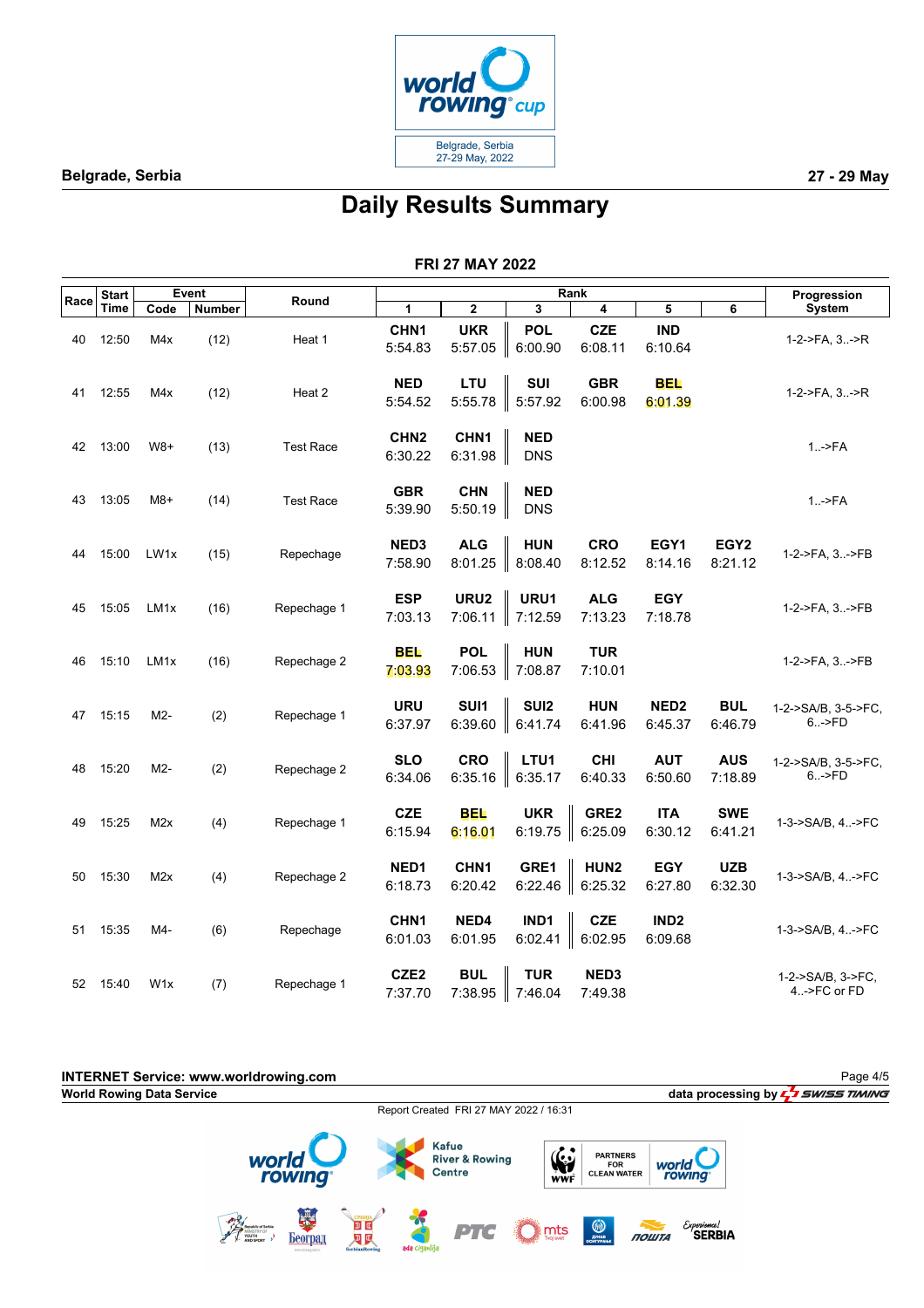

## **Daily Results Summary**

#### **FRI 27 MAY 2022**

|      | <b>Start</b> |                   | Event         | Round          |                             |                             |                             | Rank                        |                             |                             | Progression                               |
|------|--------------|-------------------|---------------|----------------|-----------------------------|-----------------------------|-----------------------------|-----------------------------|-----------------------------|-----------------------------|-------------------------------------------|
| Race | Time         | Code              | <b>Number</b> |                | 1                           | $\mathbf{2}$                | 3                           | 4                           | 5                           | 6                           | <b>System</b>                             |
| 53   | 15:45        | W <sub>1</sub> x  | (7)           | Repechage 2    | CZE1<br>7:36.00             | <b>ESP</b><br>7:37.84       | <b>SUI</b><br>7:47.24       | <b>AUT</b><br><b>DNS</b>    |                             |                             | 1-2->SA/B, 3->FC,<br>$4. -$ >FC or FD     |
| 54   | 15:50        | W1x               | (7)           | Repechage 3    | NED <sub>2</sub><br>7:29.89 | LTU<br>7:34.69              | <b>SLO</b><br>7:45.58       | CHN <sub>3</sub><br>7:54.40 | EGY <sub>2</sub><br>8:06.45 |                             | 1-2->SA/B, 3->FC,<br>4->FC or FD, 5->FD   |
| 55   | 15:55        | W <sub>1x</sub>   | (7)           | Repechage 4    | <b>SRB</b><br>7:35.79       | CHN4<br>7:41.99             | <b>SWE</b><br>7:45.35       | <b>TPE</b><br>8:00.47       | EGY1<br>8:40.37             |                             | 1-2->SA/B, 3->FC,<br>4->FC or FD, 5->FD   |
| 56   | 16:00        | LM <sub>2</sub> x | (10)          | Repechage      | <b>UZB</b><br>6:26.34       | <b>DEN</b><br>6:26.73       | AUT <sub>2</sub><br>6:32.98 | EGY1<br>6:37.80             | IND <sub>2</sub><br>6:38.75 | EGY <sub>2</sub><br>6:50.75 | 1-3->SA/B, 4->FC                          |
| 57   | 16:05        | M1x               | (8)           | Quarterfinal 1 | <b>GER</b><br>6:56.73       | <b>ESP</b><br>6:59.11       | HUN <sub>2</sub><br>6:59.52 | <b>SWE</b><br>7:03.41       | <b>ISR</b><br>7:08.21       | <b>PAR</b><br>7:09.93       | 1-3->SA/B. 4->FC.<br>5->FC or FD, 6.,->FD |
| 58   | 16:10        | M1x               | (8)           | Quarterfinal 2 | GBR1<br>6:56.79             | <b>BUL3</b><br>6:58.11      | <b>SLO</b><br>6:58.39       | SRB <sub>2</sub><br>6:59.89 | SRB3<br>7:08.78             | <b>BUL2</b><br>7:22.44      | 1-3->SA/B, 4->FC.<br>5->FC or FD, 6->FD   |
| 59   | 16:15        | M1x               | (8)           | Quarterfinal 3 | <b>NED</b><br>6:53.48       | <b>BUL1</b><br>6:56.51      | <b>DEN</b><br>7:00.83       | <b>UZB</b><br>7:07.46       | <b>IND</b><br>7:08.80       | <b>CHN</b><br>7:21.43       | 1-3->SA/B. 4->FC.<br>5->FC or FD, 6.,->FD |
| 60   | 16:20        | M1x               | (8)           | Quarterfinal 4 | <b>POL</b><br>6:56.09       | GBR <sub>3</sub><br>6:56.72 | HUN <sub>1</sub><br>6:57.58 | GBR <sub>2</sub><br>6:58.97 | <b>MON</b><br>7:03.88       | <b>BUL4</b><br>7:17.95      | 1-3->SA/B, 4->FC.<br>5->FC or FD, 6->FD   |



## **INTERNET Service: www.worldrowing.com**

#### **World Rowing Data Service data processing by**  $\frac{1}{2}$  **SWISS TIMING**

Report Created FRI 27 MAY 2022 / 16:31



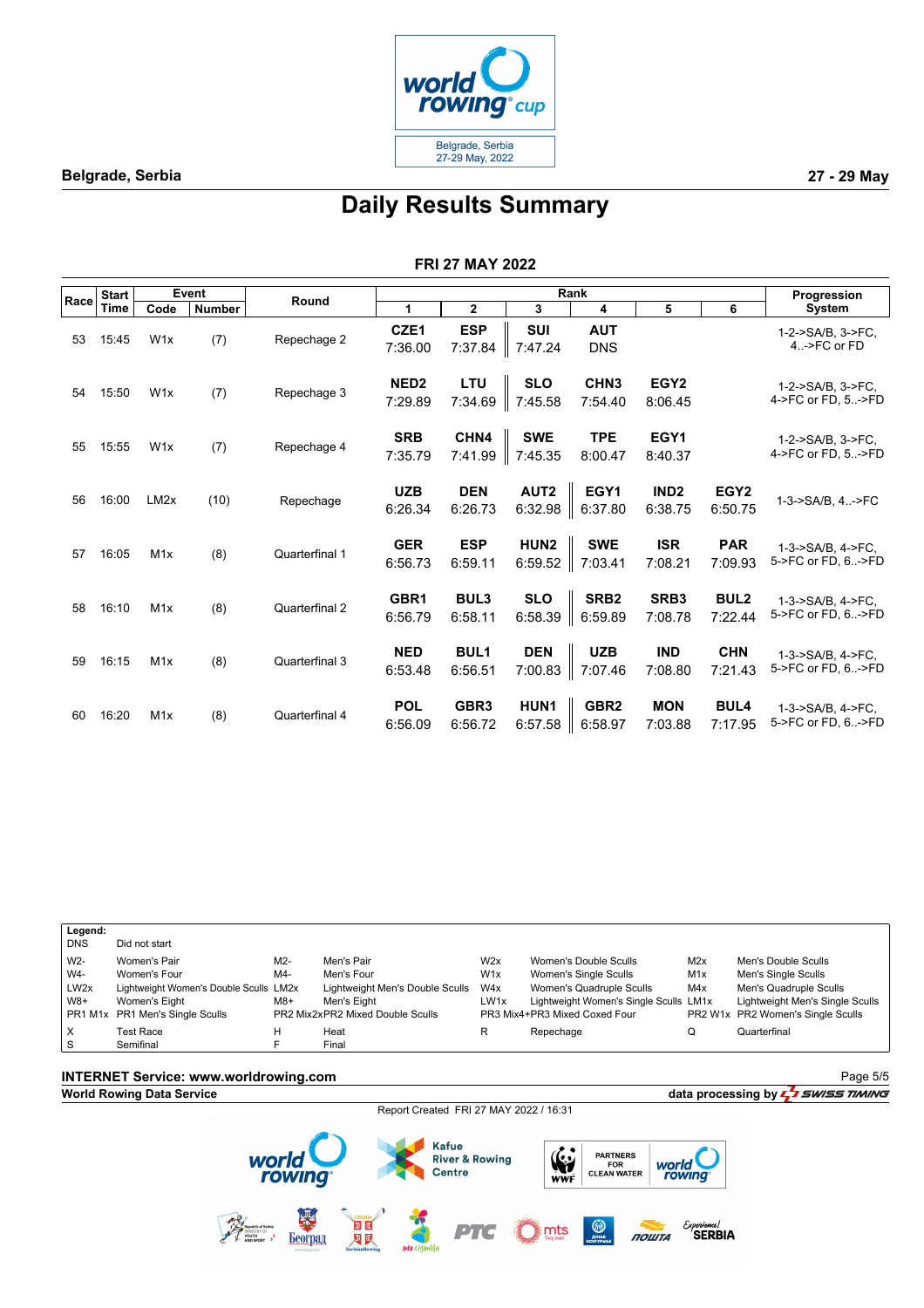

# **Daily Results Summary**

|      | <b>Start</b> |                   | Event         |                 |                             |                             |                             | Rank                   |                             |                             | Progression    |
|------|--------------|-------------------|---------------|-----------------|-----------------------------|-----------------------------|-----------------------------|------------------------|-----------------------------|-----------------------------|----------------|
| Race | <b>Time</b>  | Code              | <b>Number</b> | Round           | 1                           | 2                           | 3                           | 4                      | 5                           | 6                           | System         |
| 61   | 9:00         | M1x               | (8)           | Final E         |                             | <b>CANCELLED</b>            |                             |                        |                             |                             |                |
| 62   | 9:05         | M2-               | (2)           | Final D         | <b>BUL</b><br>6:59.48       | <b>AUS</b><br>7:11.32       |                             |                        |                             |                             |                |
| 63   | 9:10         | W <sub>1x</sub>   | (7)           | Final D         | EGY <sub>2</sub><br>8:08.31 | <b>TPE</b><br>8:13.54       | EGY1<br>8:38.13             |                        |                             |                             |                |
| 64   | 9:15         | M <sub>1</sub> x  | (8)           | Final D         | SRB3<br>7:05.99             | <b>PAR</b><br>7:07.62       | <b>BUL2</b><br>7:10.10      | <b>BUL4</b><br>7:14.05 | <b>IND</b><br>7:17.47       | <b>CHN</b><br>7:23.11       |                |
| 65   | 9:20         | M2-               | (2)           | Final C         | LTU1<br>6:37.64             | <b>HUN</b><br>6:38.57       | NED <sub>2</sub><br>6:39.30 | <b>AUT</b><br>6:40.26  | <b>CHI</b><br>6:43.35       | SUI <sub>2</sub><br>6:50.22 |                |
| 66   | 9:25         | M2x               | (4)           | Final C         | HUN2<br>6:26.18             | GRE2<br>6:28.19             | <b>EGY</b><br>6:32.19       | <b>ITA</b><br>6:34.59  | <b>SWE</b><br>6:36.02       | <b>UZB</b><br>6:42.65       |                |
| 67   | 10:15        | M4-               | (6)           | Final C         | <b>CZE</b><br>6:05.94       | IND <sub>2</sub><br>6:12.36 |                             |                        |                             |                             |                |
| 68   | 10:20        | W <sub>1</sub> x  | (7)           | Final C         | <b>TUR</b><br>7:38.42       | NED <sub>3</sub><br>7:39.34 | <b>SLO</b><br>7:42.40       | SUI<br>7:47.09         | CHN <sub>3</sub><br>7:47.28 | <b>SWE</b><br><b>DNS</b>    |                |
| 69   | 10:25        | M <sub>1</sub> x  | (8)           | Final C         | GBR <sub>2</sub><br>6:55.76 | SRB <sub>2</sub><br>6:56.25 | <b>SWE</b><br>7:01.34       | <b>ISR</b><br>7:01.77  | <b>MON</b><br>7:02.14       | <b>UZB</b><br>7:10.09       |                |
| 70   | 10:30        | LM <sub>2</sub> x | (10)          | Final C         | IND <sub>2</sub><br>6:34.84 | EGY1<br>6:38.78             | EGY <sub>2</sub><br>6:51.41 |                        |                             |                             |                |
| 71   | 10:35        | W2-               | (1)           | Repechage 1     | NED <sub>2</sub><br>7:16.74 | <b>CRO</b><br>7:20.16       | CHN <sub>2</sub><br>7:22.00 | <b>DEN</b><br>7:23.96  | CHN <sub>1</sub><br>7:30.26 |                             | 1-2->FA, 3->FB |
|      | 72 10:42     | W2-               | (1)           | Repechage 2     | NED3<br>7:08.88             | NED1<br>7:09.28             | <b>CZE</b><br>7:09.48       | <b>AUS</b><br>8:00.76  |                             |                             | 1-2->FA, 3->FB |
|      | 73 10:49     | M2-               | (2)           | Semifinal A/B 1 | GBR <sub>2</sub><br>6:31.61 | <b>ESP</b><br>6:36.59       | GBR <sub>3</sub><br>6:39.25 | <b>SLO</b><br>6:44.34  | SUI1<br>6:47.07             | LTU <sub>2</sub><br>6:52.54 | 1-3->FA, 4->FB |

| <b>INTERNET Service: www.worldrowing.com</b><br><b>World Rowing Data Service</b> |                                          |                                 |                                  |               |                                                            |                                        |                                                     |                     |                              | data processing by $L^2$ SWISS TIMING | Page 1/3 |
|----------------------------------------------------------------------------------|------------------------------------------|---------------------------------|----------------------------------|---------------|------------------------------------------------------------|----------------------------------------|-----------------------------------------------------|---------------------|------------------------------|---------------------------------------|----------|
|                                                                                  |                                          |                                 |                                  |               |                                                            | Report Created SAT 28 MAY 2022 / 14:10 |                                                     |                     |                              |                                       |          |
|                                                                                  | world                                    | rowing                          |                                  |               | <b>Kafue</b><br><b>River &amp; Rowing</b><br><b>Centre</b> | <b>VEY</b><br>WWF                      | <b>PARTNERS</b><br><b>FOR</b><br><b>CLEAN WATER</b> |                     | world<br>rowing              |                                       |          |
|                                                                                  | Republic of Serbia<br>YOUTH<br>AND SPORT | H.<br>Београл<br>www.beograd.rr | 回回<br>四区<br><b>SerbianRowing</b> | ada ciganlija | PTG                                                        | $\sum_{\text{m} \text{ mod } 2}$       | <b>ON</b>                                           | <b><i>ПОШТА</i></b> | Experience!<br><b>SERBIA</b> |                                       |          |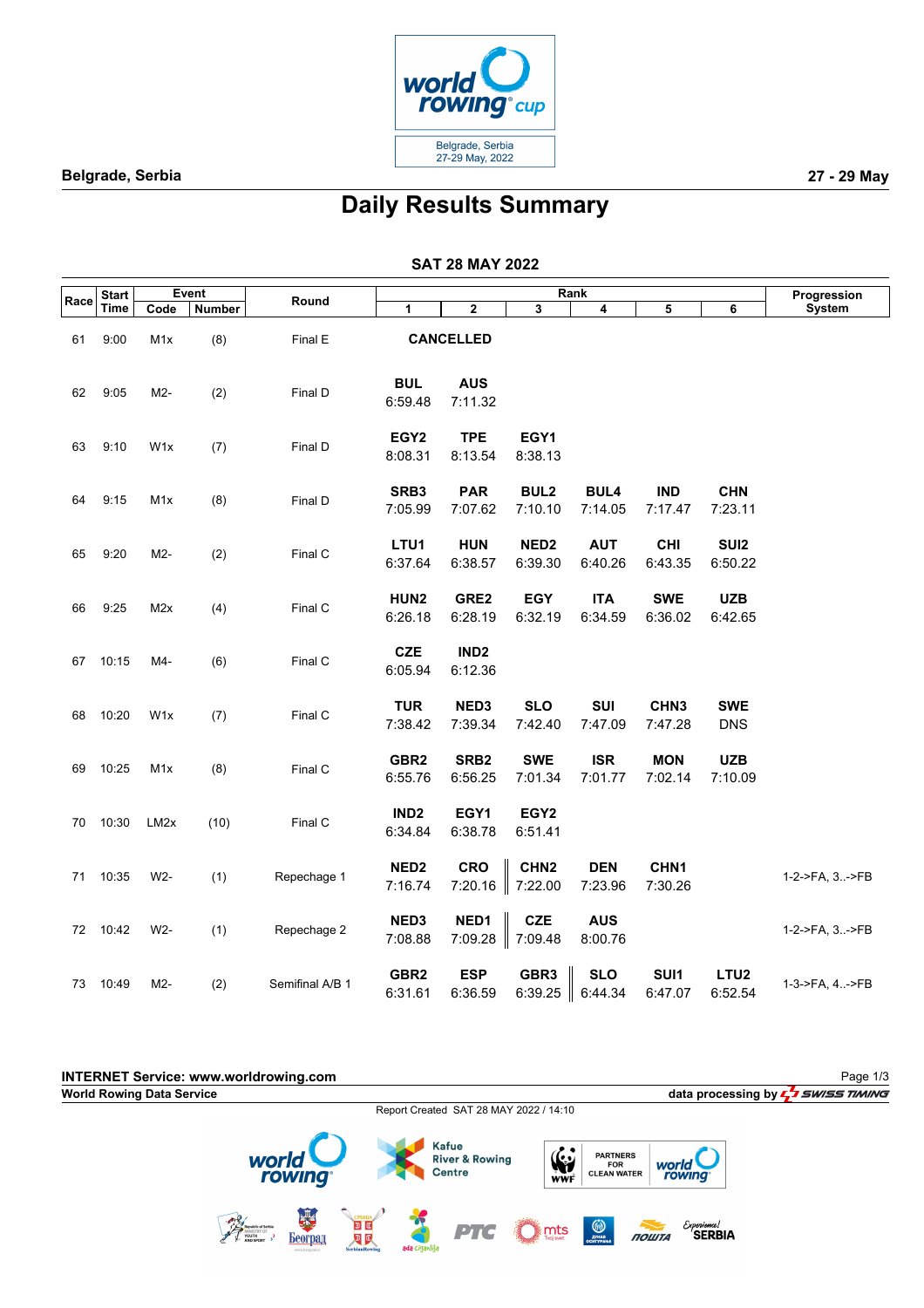

## **Daily Results Summary**

| <b>SAT 28 MAY 2022</b> |  |  |
|------------------------|--|--|
|------------------------|--|--|

|      | <b>Start</b> |                  | Event         |                 |                             |                             |                               | Rank                                 |                             |                             | Progression    |
|------|--------------|------------------|---------------|-----------------|-----------------------------|-----------------------------|-------------------------------|--------------------------------------|-----------------------------|-----------------------------|----------------|
| Race | Time         | Code             | <b>Number</b> | Round           | 1                           | $\mathbf 2$                 | 3                             | 4                                    | 5                           | 6                           | System         |
| 74   | 10:56        | M2-              | (2)           | Semifinal A/B 2 | <b>SRB</b><br>6:30.77       | NED1<br>6:35.05             | GBR1<br>6:38.44               | <b>TUR</b><br>6:40.41                | <b>CRO</b><br>6:49.73       | <b>URU</b><br>6:52.85       | 1-3->FA, 4->FB |
| 75   | 11:05        | W <sub>2</sub> x | (3)           | Repechage       | LTU<br>7:06.69              | <b>GRE</b><br>7:08.83       | NED3<br>7:13.01               | <b>HUN</b><br>7:15.36                | <b>CHN</b><br>7:16.86       | <b>POL</b><br>7:18.32       | 1-2->FA, 3->FB |
| 76   | 11:12        | M2x              | (4)           | Semifinal A/B 1 | CRO1<br>6:15.97             | <b>POL</b><br>6:17.09       | <b>GBR</b><br>6:18.61         | NED1<br>6:18.71                      | <b>BEL</b><br>6:30.39       | GRE1<br>6:39.48             | 1-3->FA, 4->FB |
| 77   | 11:19        | M2x              | (4)           | Semifinal A/B 2 | NED <sub>2</sub><br>6:19.58 | <b>ESP</b><br>6:20.93       | LTU1                          | <b>CZE</b><br>6:22.38 $\ $ 6:25.86   | <b>UKR</b><br>6:27.17       | CHN <sub>1</sub><br>6:38.34 | 1-3->FA, 4->FB |
| 78   | 11:26        | M4-              | (6)           | Semifinal A/B 1 | <b>GBR</b><br>6:00.43       | NED1<br>6:02.57             | NED3                          | <b>DEN</b><br>$6:04.75$ $\ $ 6:07.66 | IND1<br>6:13.06             | NED4<br>6:13.17             | 1-3->FA, 4->FB |
| 79   | 11:33        | M4-              | (6)           | Semifinal A/B 2 | CHN <sub>2</sub><br>5:59.02 | NED <sub>2</sub><br>6:00.96 | <b>POL</b><br>6:01.56         | CHN1<br>$\  6:03.98$                 | <b>UKR</b><br>6:11.25       | <b>AUT</b><br>6:12.43       | 1-3->FA, 4->FB |
| 80   | 11:40        | W <sub>1</sub> x | (7)           | Semifinal A/B 1 | CHN <sub>1</sub><br>7:33.66 | <b>GBR</b><br>7:35.78       | <b>SRB</b><br>7:38.27         | NED <sub>2</sub><br>7:39.04          | <b>ESP</b><br>7:45.19       | <b>BUL</b><br>7:49.11       | 1-3->FA, 4->FB |
| 81   | 11:47        | W <sub>1</sub> x | (7)           | Semifinal A/B 2 | NED1<br>7:39.19             | CHN <sub>2</sub><br>7:43.36 | CZE1<br>7:46.95               | CZE <sub>2</sub><br>7:52.92          | LTU<br>7:55.09              | CHN4<br>7:57.60             | 1-3->FA, 4->FB |
|      | 82 11:54     | M <sub>1</sub> x | (8)           | Semifinal A/B 1 | <b>GER</b><br>7:00.55       | <b>NED</b><br>7:03.82       | GBR <sub>3</sub><br>7:09.66   | BUL3<br> 7:25.03                     | HUN1<br>7:30.20             | HUN2<br>7:37.25             | 1-3->FA, 4->FB |
| 83   | 12:01        | M <sub>1</sub> x | (8)           | Semifinal A/B 2 | GBR1<br>7:08.83             | <b>BUL1</b><br>7:09.14      | <b>SLO</b><br>7:10.12 7:12.83 | <b>DEN</b>                           | <b>POL</b><br>7:28.88       | <b>ESP</b><br>7:42.82       | 1-3->FA, 4->FB |
| 84   | 12:08        | LW <sub>2x</sub> | (9)           | Repechage 1     | POL <sub>1</sub><br>7:28.08 | <b>CZE</b><br>7:32.45       | <b>SUI</b><br> 7:33.79        | <b>DEN</b><br>7:34.15                | CHN <sub>3</sub><br>7:57.62 |                             | 1-2->FA, 3->FB |
| 85   | 12:15        | LW <sub>2x</sub> | (9)           | Repechage 2     | <b>GRE</b><br>7:26.90       | POL <sub>2</sub><br>7:28.10 | <b>ESP</b><br>$\  7:31.05$    | <b>AUT</b><br>7:31.37                | CHN <sub>2</sub><br>7:36.33 |                             | 1-2->FA, 3->FB |
| 86   | 12:22        | LM2x             | (10)          | Semifinal A/B 1 | <b>CZE</b><br>6:40.32       | <b>UKR</b><br>6:41.70       | <b>POL</b><br>6:43.82         | <b>CHI</b><br>6:45.90                | <b>DEN</b><br>6:53.98       | AUT <sub>2</sub><br>7:30.17 | 1-3->FA, 4->FB |

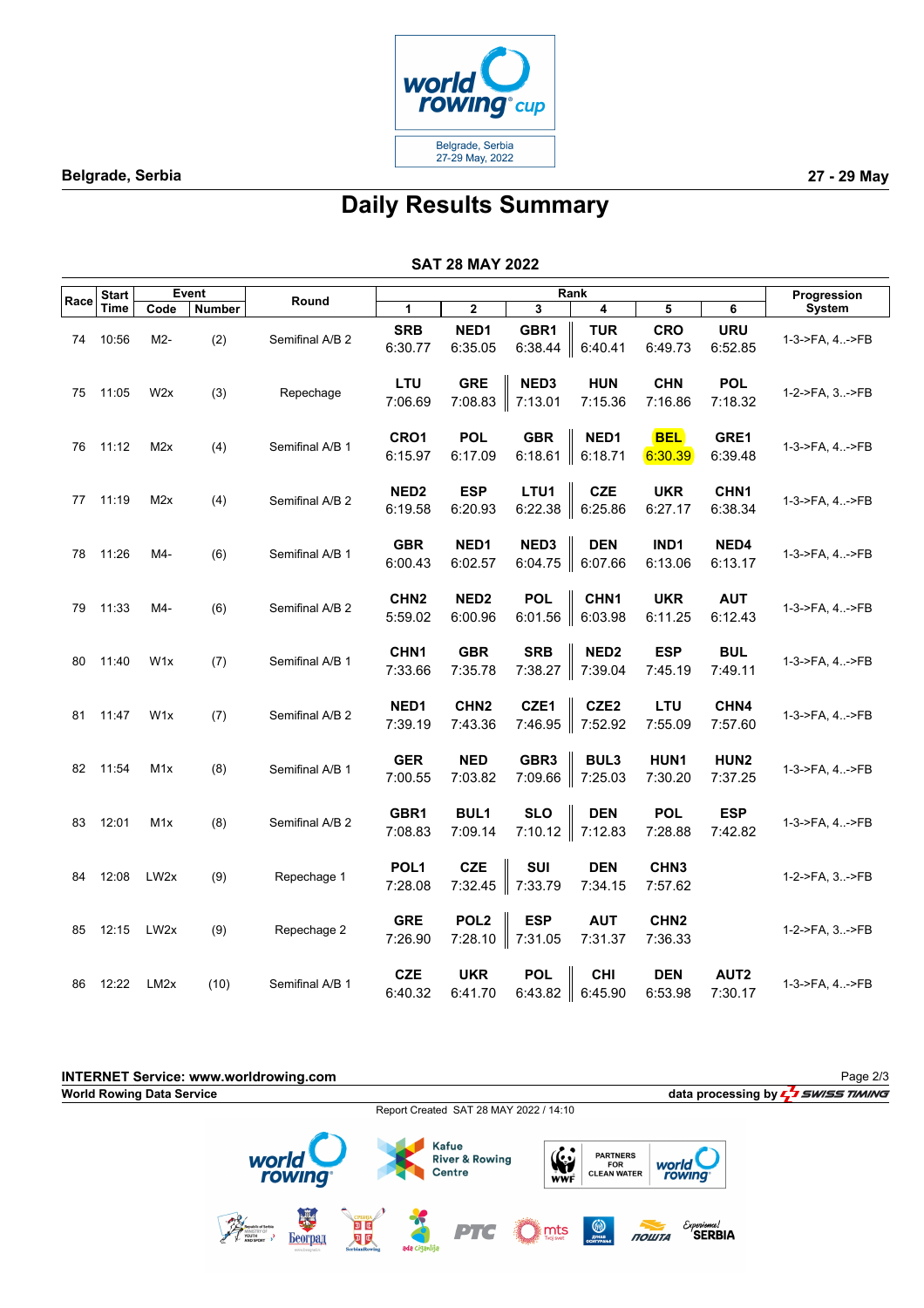

Page 3/3

# **Daily Results Summary**

#### **SAT 28 MAY 2022**

|      | <b>Start</b> |                   | <b>Event</b>  | Round           |                       |                             |                       | Rank                        |                             |                       | Progression    |
|------|--------------|-------------------|---------------|-----------------|-----------------------|-----------------------------|-----------------------|-----------------------------|-----------------------------|-----------------------|----------------|
| Race | Time         | Code              | <b>Number</b> |                 | 1                     | $\mathbf{2}$                | 3                     | 4                           | 5                           | 6                     | System         |
| 87   | 12:29        | LM <sub>2</sub> x | (10)          | Semifinal A/B 2 | <b>SUI</b><br>6:38.90 | <b>ESP</b><br>6:40.15       | <b>BEL</b><br>6:42.15 | AUT1<br>6:47.54             | IND <sub>1</sub><br>7:04.44 | <b>UZB</b><br>7:15.80 | 1-3->FA, 4->FB |
| 88   | 12:36        | M4x               | (12)          | Repechage       | <b>POL</b><br>6:00.99 | SUI<br>6:01.09              | <b>CZE</b><br>6:02.31 | <b>BEL</b><br>6:04.00       | <b>GBR</b><br>6:06.20       | <b>IND</b><br>6:17.95 | 1-2->FA, 3->FB |
| 89   | 12:45        | LW1x              | (15)          | Final B         | <b>HUN</b><br>8:21.59 | <b>CRO</b><br>8:24.33       | EGY1<br>8:31.85       | EGY <sub>2</sub><br>8:34.60 |                             |                       |                |
| 90   | 12:52        | LM <sub>1x</sub>  | (16)          | Final B         | URU1<br>7:22.75       | <b>ALG</b><br>7:25.86       | <b>HUN</b><br>7:30.52 | <b>TUR</b><br>7:33.95       | <b>EGY</b><br>7:42.77       |                       |                |
| 91   |              | 13:00 PR2 W1x     | (86)          | Final A         | <b>GBR</b><br>9:56.27 | <b>AUS</b><br>9:59.86       |                       |                             |                             |                       |                |
| 92   | 13:15        | LW1x              | (15)          | Final A         | <b>USA</b><br>7:58.57 | NED <sub>1</sub><br>8:05.49 | <b>ESP</b><br>8:06.58 | NED <sub>3</sub><br>8:06.60 | <b>CHI</b><br>8:14.98       | <b>ALG</b><br>8:29.15 |                |
| 93   | 13:30        | LM <sub>1x</sub>  | (16)          | Final A         | <b>BEL</b><br>7:08.07 | <b>SLO</b><br>7:11.73       | <b>SWE</b><br>7:14.41 | <b>ESP</b><br>7:17.71       | URU2<br>7:18.92             | <b>POL</b><br>7:19.17 |                |

| Legend:           |                                     |                  |                        |      |                                        |                  |                                   |
|-------------------|-------------------------------------|------------------|------------------------|------|----------------------------------------|------------------|-----------------------------------|
| <b>DNS</b>        | Did not start                       |                  |                        |      |                                        |                  |                                   |
| W <sub>2</sub> -  | Women's Pair                        | M2-              | Men's Pair             | W2x  | Women's Double Sculls                  | M2x              | Men's Double Sculls               |
| M4-               | Men's Four                          | W <sub>1</sub> x | Women's Single Sculls  | M1x  | Men's Single Sculls                    | LW <sub>2x</sub> | Lightweight Women's Double Sculls |
| LM <sub>2</sub> x | Lightweight Men's Double Sculls M4x |                  | Men's Quadruple Sculls | LW1x | Lightweight Women's Single Sculls LM1x |                  | Lightweight Men's Single Sculls   |
|                   | PR2 W1x PR2 Women's Single Sculls   |                  |                        |      |                                        |                  |                                   |
| X                 | <b>Test Race</b>                    | н                | Heat                   | R    | Repechage                              |                  | Quarterfinal                      |
| S                 | Semifinal                           |                  | Final                  |      |                                        |                  |                                   |

## **INTERNET Service: www.worldrowing.com**

## **World Rowing Data Service data processing by**  $\frac{1}{2}$  *swiss TIMING*

Report Created SAT 28 MAY 2022 / 14:10

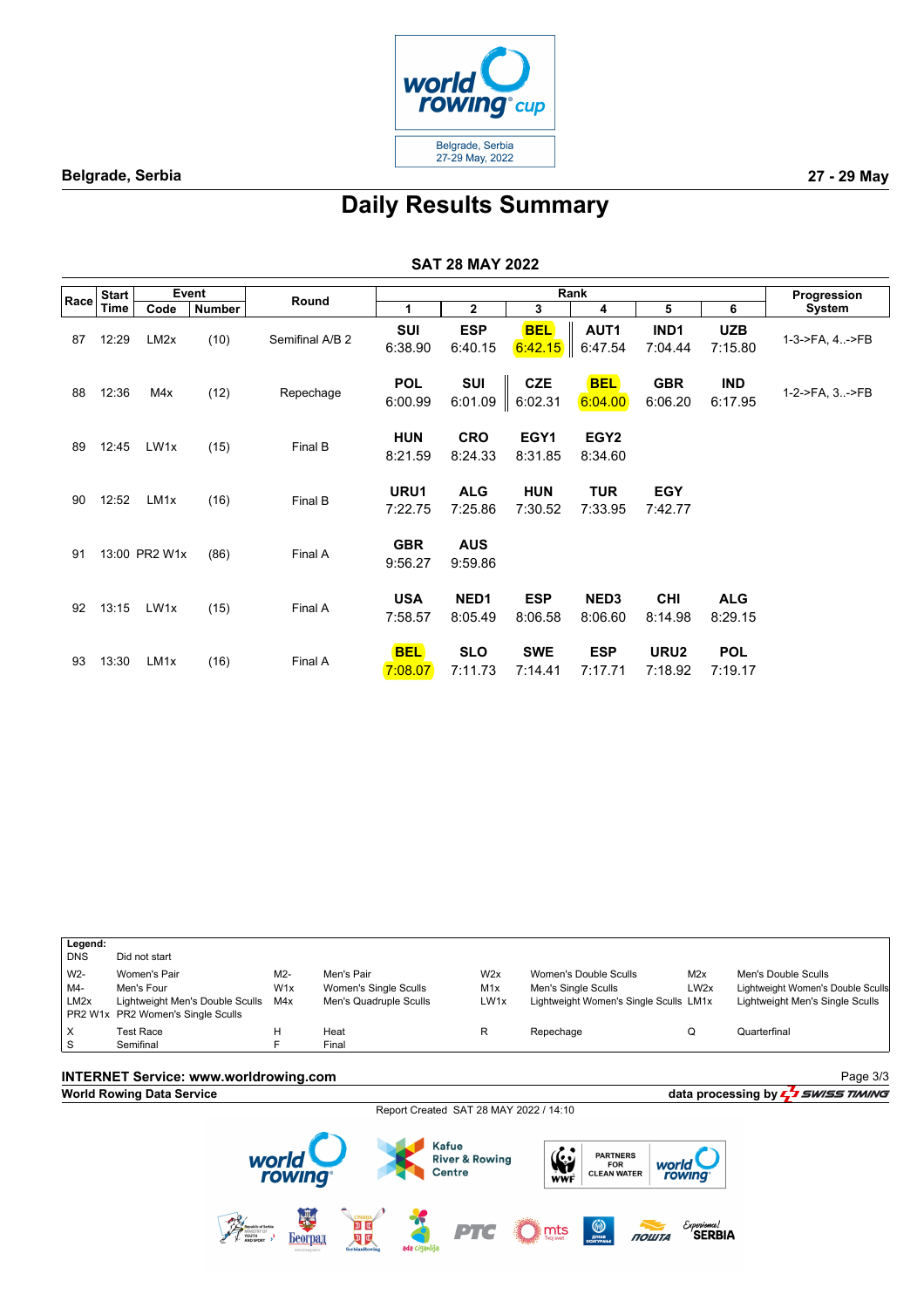

# **Daily Results Summary**

### **SUN 29 MAY 2022**

|      | <b>Start</b> |                     | Event         |         |                  |                         |                         | Rank                       |            |                  | Progression |
|------|--------------|---------------------|---------------|---------|------------------|-------------------------|-------------------------|----------------------------|------------|------------------|-------------|
| Race | <b>Time</b>  | Code                | <b>Number</b> | Round   | $\mathbf{1}$     | $\overline{\mathbf{2}}$ | $\overline{\mathbf{3}}$ | $\overline{4}$             | 5          | 6                | System      |
|      |              |                     |               |         | <b>CZE</b>       | CHN <sub>2</sub>        | <b>DEN</b>              | CHN1                       | <b>AUS</b> |                  |             |
| 94   | 9:30         | W2-                 | (1)           | Final B | 7:14.28          | 7:20.49                 | 7:22.17                 | 7:39.53                    | 8:03.11    |                  |             |
|      |              |                     |               |         |                  |                         |                         |                            |            |                  |             |
|      |              |                     |               |         | <b>SLO</b>       | LTU <sub>2</sub>        | <b>CRO</b>              | SUI1                       | <b>URU</b> | <b>TUR</b>       |             |
| 95   | 9:35         | M2-                 | (2)           | Final B | 6:33.05          | 6:34.44                 | 6:35.60                 | 6:38.46                    | 6:39.47    | 6:42.92          |             |
|      |              |                     |               |         |                  |                         |                         |                            |            |                  |             |
|      |              |                     |               |         | <b>HUN</b>       | <b>CHN</b>              | <b>POL</b>              | NED3                       |            |                  |             |
| 96   | 9:40         | W2x                 | (3)           | Final B | 7:06.44          | 7:08.07                 | 7:08.33                 | 7:09.27                    |            |                  |             |
|      |              |                     |               |         |                  |                         |                         |                            |            |                  |             |
|      |              |                     |               |         | NED1             | <b>CZE</b>              | <b>BEL</b>              | <b>UKR</b>                 | GRE1       | CHN <sub>1</sub> |             |
| 97   | 9:45         | M2x                 | (4)           | Final B | 6:17.36          | 6:19.31                 | 6:19.43                 | 6:22.77                    | 6:25.31    | 6:31.15          |             |
|      |              |                     |               |         |                  |                         |                         |                            |            |                  |             |
| 98   | 9:50         | M4-                 | (6)           | Final B | CHN1             | <b>UKR</b>              | IND1                    | <b>AUT</b>                 | <b>DEN</b> | NED4             |             |
|      |              |                     |               |         | 6:03.58          | 6:05.95                 | 6:06.17                 | 6:08.61                    | 6:09.97    | 6:11.21          |             |
|      |              |                     |               |         |                  |                         |                         |                            |            |                  |             |
| 99   | 9:55         | W <sub>1</sub> x    | (7)           | Final B | NED <sub>2</sub> | <b>LTU</b>              | CZE <sub>2</sub>        | <b>ESP</b>                 | <b>BUL</b> | CHN4             |             |
|      |              |                     |               |         | 7:38.91          | 7:42.13                 | 7:44.02                 | 7:44.65                    | 7:44.82    | 7:47.61          |             |
|      |              |                     |               |         |                  |                         |                         |                            |            |                  |             |
|      | 100 10:00    | M <sub>1</sub> x    | (8)           | Final B | <b>DEN</b>       | <b>POL</b>              | <b>ESP</b>              | BUL3                       | HUN1       | HUN2             |             |
|      |              |                     |               |         | 6:57.58          | 6:59.64                 | 7:00.56                 | 7:06.17                    | 7:10.51    | 7:14.45          |             |
|      |              |                     |               |         |                  |                         |                         |                            |            |                  |             |
|      | 101 10:05    | LW2x                | (9)           | Final B | <b>ESP</b>       | <b>DEN</b>              | CHN <sub>2</sub>        | SUI                        | <b>AUT</b> | CHN <sub>3</sub> |             |
|      |              |                     |               |         | 7:12.28          | 7:13.44                 | 7:14.33                 | 7:16.81                    | 7:18.03    | 7:21.91          |             |
|      |              |                     |               |         |                  |                         |                         |                            |            |                  |             |
|      | 102 10:10    | LM <sub>2</sub> x   | (10)          | Final B | AUT1             | <b>DEN</b>              | <b>UZB</b>              | <b>CHI</b>                 | IND1       | AUT2             |             |
|      |              |                     |               |         | 6:32.67          | 6:35.34                 | 6:36.02                 | 6:36.94                    | 6:37.49    | <b>DNS</b>       |             |
|      |              |                     |               |         |                  |                         |                         |                            |            |                  |             |
|      | 103 10:15    | M4x                 | (12)          | Final B | <b>GBR</b>       | <b>BEL</b>              | <b>CZE</b>              | <b>IND</b>                 |            |                  |             |
|      |              |                     |               |         | 5:55.90          | 5:58.13                 | 6:03.59                 | 6:09.10                    |            |                  |             |
|      |              |                     |               |         | <b>AUS</b>       | GBR1                    | GBR <sub>2</sub>        | <b>MEX</b>                 | <b>HUN</b> | <b>SUD</b>       |             |
|      |              | 104 10:35 PR1 M1x   | (82)          | Final A | 9:39.34          | 9:43.36                 |                         | 10:22.62 11:07.92 11:13.85 |            | <b>DNS</b>       |             |
|      |              |                     |               |         |                  |                         |                         |                            |            |                  |             |
|      |              |                     |               |         | <b>AUS</b>       | <b>MEX</b>              |                         |                            |            |                  |             |
|      |              | 105 10:50 PR2 Mix2x | (83)          | Final A | 8:34.23          | 9:14.21                 |                         |                            |            |                  |             |
|      |              |                     |               |         |                  |                         |                         |                            |            |                  |             |
|      |              |                     |               |         | <b>GBR</b>       | <b>CHI</b>              | NED3                    | NED1                       | <b>CRO</b> | NED <sub>2</sub> |             |
|      | 106 11:07    | W2-                 | (1)           | Final A | 7:04.32          | 7:06.80                 | 7:07.66                 | 7:08.15                    | 7:15.03    | 7:18.54          |             |

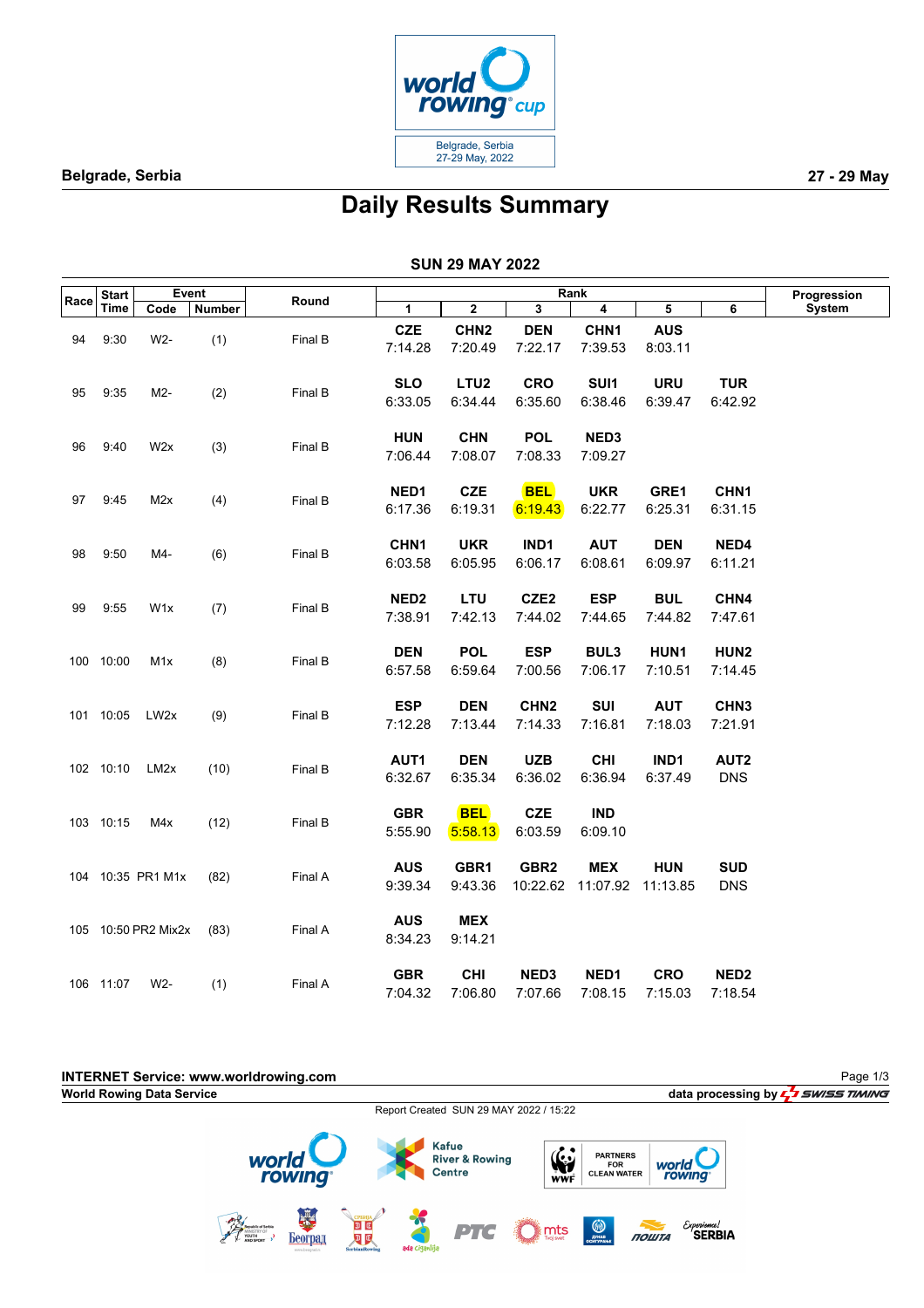

# **Daily Results Summary**

#### **SUN 29 MAY 2022**

|      | <b>Start</b> | Event               |        |         |                  |                  |                  | Rank             |                  |            | Progression |
|------|--------------|---------------------|--------|---------|------------------|------------------|------------------|------------------|------------------|------------|-------------|
| Race | <b>Time</b>  | Code                | Number | Round   | $\mathbf{1}$     | $\mathbf{2}$     | 3                | $\overline{4}$   | 5                | 6          | System      |
|      |              |                     |        |         | GBR2             | <b>ESP</b>       | <b>SRB</b>       | NED1             | GBR <sub>3</sub> | GBR1       |             |
|      | 107 11:23    | M2-                 | (2)    | Final A | 6:19.91          | 6:21.17          | 6:22.32          | 6:24.33          | 6:24.46          | 6:24.91    |             |
|      |              |                     |        |         |                  |                  |                  |                  |                  |            |             |
|      |              |                     |        |         | NED <sub>1</sub> | GBR1             | GBR <sub>2</sub> | NED <sub>2</sub> | LTU              | <b>GRE</b> |             |
|      | 108 11:38    | W2x                 | (3)    | Final A | 6:46.69          | 6:48.10          | 6:53.25          | 6:55.42          | 7:01.27          | 7:01.96    |             |
|      |              |                     |        |         |                  |                  |                  |                  |                  |            |             |
|      |              |                     |        |         | CRO1             | <b>POL</b>       | <b>ESP</b>       | <b>GBR</b>       | NED <sub>2</sub> | LTU1       |             |
|      | 109 11:53    | M2x                 | (4)    | Final A | 6:09.26          | 6:10.46          | 6:12.52          | 6:13.10          | 6:15.09          | 6:24.03    |             |
|      |              |                     |        |         |                  |                  |                  |                  |                  |            |             |
|      |              |                     |        |         | <b>GBR</b>       | CHN1             | POL <sub>1</sub> | POL <sub>2</sub> | <b>GRE</b>       | <b>CZE</b> |             |
|      | 110 12:08    | LW <sub>2x</sub>    | (9)    | Final A | 6:53.15          | 6:55.42          | 6:57.56          | 6:59.07          | 7:04.56          | 7:10.90    |             |
|      |              |                     |        |         |                  |                  |                  |                  |                  |            |             |
|      | 111 12:23    | LM2x                | (10)   | Final A | SUI              | <b>ESP</b>       | <b>CZE</b>       | <b>POL</b>       | <b>UKR</b>       | <b>BEL</b> |             |
|      |              |                     |        |         | 6:19.86          | 6:22.04          | 6:22.04          | 6:24.22          | 6:24.44          | 6:26.38    |             |
|      |              |                     |        |         |                  |                  |                  |                  |                  |            |             |
|      |              | 112 12:38 PR3 Mix4+ | (85)   | Final A | <b>GBR</b>       | <b>AUS</b>       |                  |                  |                  |            |             |
|      |              |                     |        |         | 6:49.58          | 7:10.25          |                  |                  |                  |            |             |
|      |              |                     |        |         |                  |                  |                  |                  |                  |            |             |
|      | 113 12:53    | W4-                 | (5)    | Final A | <b>GBR</b>       | <b>DEN</b>       | CHN <sub>1</sub> | <b>POL</b>       | CHN <sub>2</sub> | <b>ESP</b> |             |
|      |              |                     |        |         | 6:34.90          | 6:42.70          | 6:45.27          | 6:52.17          | 6:55.74          | 6:58.87    |             |
|      |              |                     |        |         | <b>GBR</b>       | NED1             | CHN <sub>2</sub> | NED <sub>2</sub> | NED3             | <b>POL</b> |             |
|      | 114 13:08    | M4-                 | (6)    | Final A | 6:05.76          | 6:07.78          | 6:10.91          | 6:12.34          | 6:12.58          | 6:23.91    |             |
|      |              |                     |        |         |                  |                  |                  |                  |                  |            |             |
|      |              |                     |        |         | <b>NED</b>       | <b>CHN</b>       | <b>UKR</b>       | <b>GBR</b>       | SUI              | <b>POL</b> |             |
|      | 115 13:23    | W4x                 | (11)   | Final A | 6:29.76          | 6:29.96          | 6:31.09          | 6:32.20          | 6:34.39          | 6:40.01    |             |
|      |              |                     |        |         |                  |                  |                  |                  |                  |            |             |
|      |              |                     |        |         | CHN <sub>1</sub> | <b>NED</b>       | LTU              | <b>UKR</b>       | <b>POL</b>       | SUI        |             |
|      | 116 13:38    | M4x                 | (12)   | Final A | 6:00.52          | 6:01.14          | 6:02.01          | 6:02.62          | 6:06.88          | 6:10.42    |             |
|      |              |                     |        |         |                  |                  |                  |                  |                  |            |             |
|      |              |                     |        |         | <b>GBR</b>       | <b>NED</b>       | <b>CHN</b>       |                  |                  |            |             |
|      | 117 14:45    | M8+                 | (14)   | Final A | 5:33.38          | 5:43.79          | 5:45.50          |                  |                  |            |             |
|      |              |                     |        |         |                  |                  |                  |                  |                  |            |             |
|      | 118 14:52    | W <sub>1x</sub>     | (7)    | Final A | NED1             | CHN <sub>1</sub> | <b>GBR</b>       | CHN <sub>2</sub> | CZE1             | <b>SRB</b> |             |
|      |              |                     |        |         | 7:33.70          | 7:41.44          | 7:42.51          | 7:47.07          | 7:51.27          | 7:53.94    |             |
|      |              |                     |        |         |                  |                  |                  |                  |                  |            |             |
|      | 119 14:59    | $W8+$               | (13)   | Final A | <b>NED</b>       | CHN <sub>2</sub> | CHN <sub>1</sub> |                  |                  |            |             |
|      |              |                     |        |         | 6:16.03          | 6:22.57          | 6:26.34          |                  |                  |            |             |